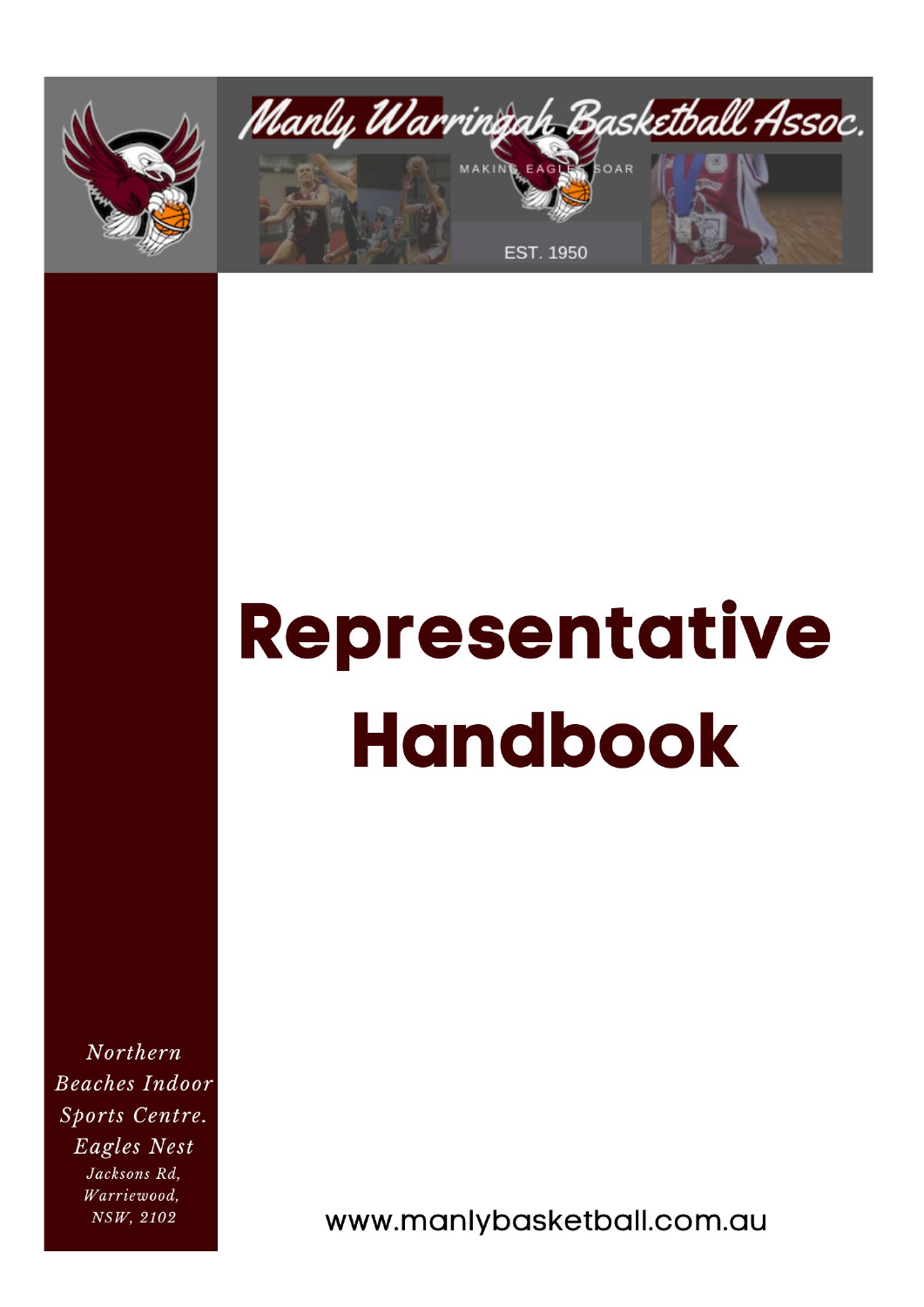| <b>TABLE OF CONTENTS</b>                                     |                |
|--------------------------------------------------------------|----------------|
| <b>CLUB STRUCTURE</b>                                        | 3              |
| <b>DOCUMENT PURPOSE</b>                                      | 3              |
| <b>OVERVIEW: SEA-EAGLES REPRESENTATIVE PROGRAM</b>           | 3              |
| <b>SEASON LENGTH &amp; TIMING</b>                            | 3              |
| WHEN & WHERE ARE REP GAMES PLAYED ?                          | $\overline{4}$ |
| OTHER JUNIOR PROGRAM INFORMATION                             | 4              |
| MWBA PLAYER RESPONSIBILITIES & GUIDELINES                    | 5              |
| <b>PARENT'S GUIDELINES</b>                                   | 6              |
| <b>REPRESENTATIVE FEES AND COSTS</b>                         | 7              |
| <b>SPONSORSHIP POLICY</b>                                    | 8              |
| <b>FUNDRAISING POLICY</b>                                    | 8              |
| <b>ELIGIBILITY OF PLAYERS FOR SELECTION</b>                  | 8              |
| SELECTION INFORMATION                                        | 8              |
| <b>SELECTION PANELS &amp; PROCESSES</b>                      | 9              |
| <b>DISPUTE PROCEDURE</b>                                     |                |
| <b>REPRESENTATIVE PLAYER &amp; PARENT AGREEMENT: JUNIORS</b> | 10             |
| <b>REPRESENTATIVE PLAYER AGREEMENT: SENIORS</b>              | 11             |
| <b>COMMUNICATION &amp; SOCIAL MEDIA</b>                      | 12             |
| <b>POLICY &amp; PROCEDURE REVIEW</b>                         | 13             |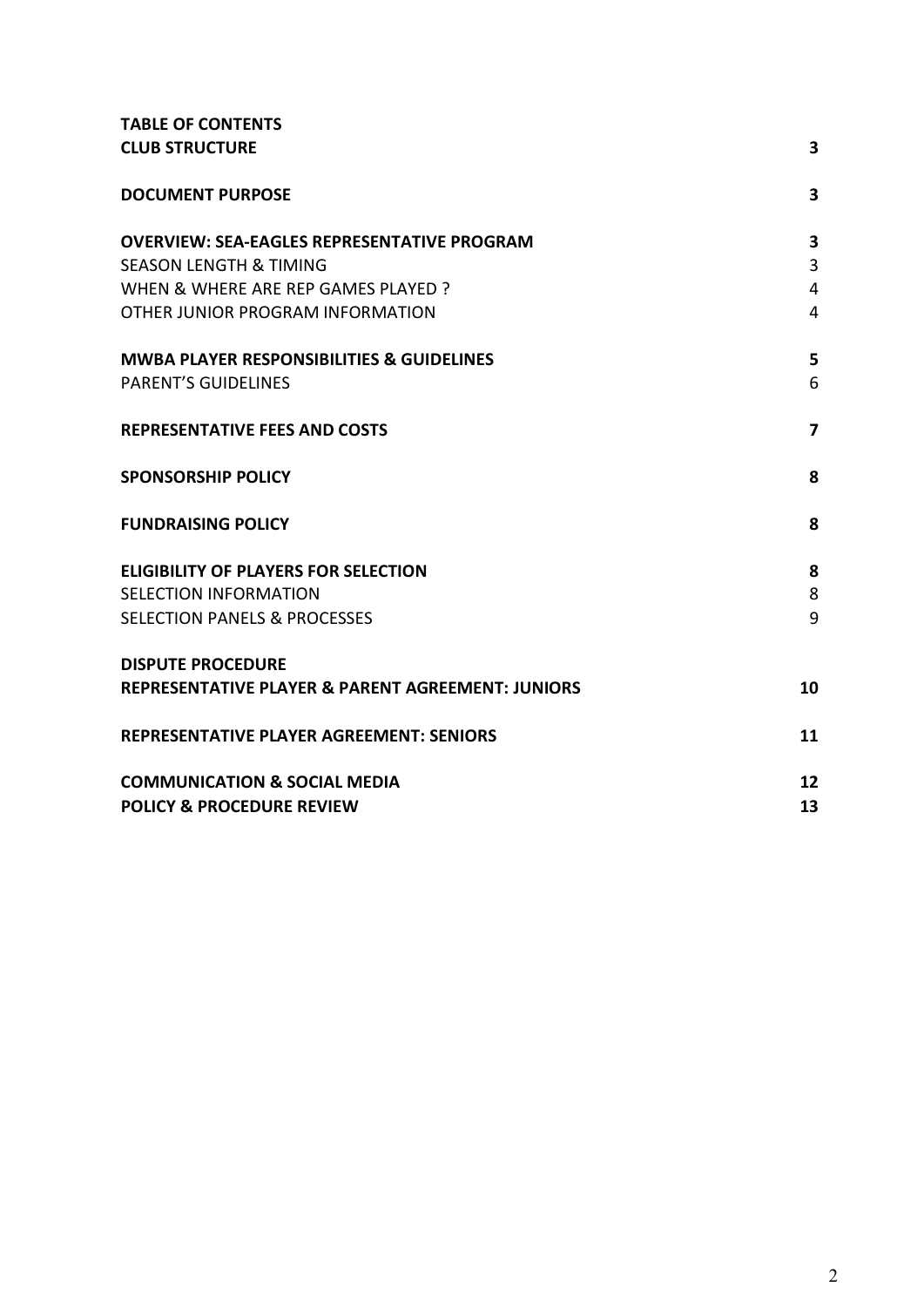#### *CLUB STRUCTURE*

Overall responsibility for the management and administration of Manly-Warringah Basketball Association (MWBA) rests with the Club's Board of Directors.

The Representative Program (being both Juniors and Seniors) is the responsibility of the Association Administrator, the Director of Coaching & the Coaching Committee.

<span id="page-2-0"></span>To contact either Committee or the Board of Directors, please call the MWBA office – 9913.3622 for details, alternatively the office will forward on your enquiry / concern.

#### *DOCUMENT PURPOSE*

The '*PLAYING FOR THE SEA EAGLES'* Handbook has been produced by the Coaching Committee, and has also been approved by the MWBA Board.

It is intended as a reference document for all players and their families who are representing MWBA in the Representative Program.

It is ESSENTIAL for all players, and parents, to read and understand the issues and commitments described in this document. Representing MWBA is a privilege, but with all privileges comes responsibility – and being a Representative Basketballer for MWBA requires a significant investment of time, effort, and money.

#### .*OVERVIEW: SEA-EAGLES REPRESENTATIVE PROGRAM*

#### MWBA runs both **Junior Representative** and **Senior Representative** Programs.

In **Juniors**, the club is represented in 2 separate leagues, the **Junior Premier League** (JPL) which our top teams in U14's, U16's & U18's may nominate for. This is a state wide competition, & there will be some Central Venue weekends where the Metro based Clubs will play against the Country Clubs, this will require player availability for both a Saturday & Sunday game. The other league that most teams will play in is the **Metro Junior League** (MJL) for all teams from U/12's through to U\18's.. There are several divisions available, this will be determined by the results of preseason games. Please see below, the season 2022 draw for JPL & MJL

|            | <b>MJL 2022</b>  |                                              |                                   |            | <b>JPL 2022</b>                                                                                                                                                                                                  |                    |                           |                                                      |            |
|------------|------------------|----------------------------------------------|-----------------------------------|------------|------------------------------------------------------------------------------------------------------------------------------------------------------------------------------------------------------------------|--------------------|---------------------------|------------------------------------------------------|------------|
| Month Date |                  | Round                                        | Venue                             |            | Event Month Date                                                                                                                                                                                                 |                    | Round                     | Venue                                                | Event      |
| March      |                  | 12th & 13th Preseason week 1                 | Bank, Hills, Minto & Horn         |            | March                                                                                                                                                                                                            |                    |                           | 12th & 13th Preseason week Bank, Hills, Minto & Horn |            |
| March      |                  | 19th & 20th Preseason week 2                 | Bank, Minto, Pen & Suth           |            | March                                                                                                                                                                                                            |                    | 19th & 20th CV - U18's    | <b>Hills</b>                                         | <b>JPL</b> |
| March      |                  | 26th & 27th Preseason week 3                 | Bank, Billbergia & Hills          |            | April                                                                                                                                                                                                            | 6th                | Draw Meeting              |                                                      |            |
| April      | 2nd & 3rd        | Preseason week 4                             | Billbergia,, Pen & Suth           |            | April                                                                                                                                                                                                            | 24th               | Round 1                   |                                                      | <b>JPL</b> |
| April      | l6th.            | Draw Meeting                                 |                                   |            | May                                                                                                                                                                                                              | 1st                | Round <sub>2</sub>        |                                                      | <b>JPL</b> |
| April      | 24 <sub>th</sub> | Round <sub>1</sub>                           |                                   | <b>MJL</b> | May                                                                                                                                                                                                              | 8th                | Round 3                   |                                                      | <b>JPL</b> |
| May        | 1st              | Round <sub>2</sub>                           |                                   | MIL        | May                                                                                                                                                                                                              | 15 <sub>th</sub>   | Round 4                   |                                                      | <b>JPL</b> |
| May        | 8th              | Round 3                                      |                                   | <b>MJL</b> | May                                                                                                                                                                                                              |                    | 21st & 22nd CV - U14/16's | <b>Penrith &amp; Hills</b>                           | <b>JPL</b> |
| May        | 15th             | Round 4                                      |                                   | MJL        | May                                                                                                                                                                                                              | 29 <sub>th</sub>   | Round 5                   |                                                      | <b>JPL</b> |
| May        | 22 <sub>nd</sub> | Round 5                                      |                                   | MJL        | June                                                                                                                                                                                                             | 5th                | $CV - U18$ 's             | <b>Gosford &amp; Central Coast</b>                   | <b>JPL</b> |
| May        | 29 <sub>th</sub> | Round 6                                      |                                   | <b>MJL</b> | lune                                                                                                                                                                                                             | 19 <sub>th</sub>   | Round <sub>7</sub>        |                                                      | JPL        |
| June       | 5th              | Round 7                                      |                                   | l MJ L     | June                                                                                                                                                                                                             | 26th               | Round 8                   |                                                      | <b>JPL</b> |
| June       | 19th             | Round 8                                      |                                   | MJL        | July                                                                                                                                                                                                             | 17 <sub>th</sub>   | Round 9                   |                                                      | <b>JPL</b> |
| June       | 26 <sub>th</sub> | Round 9                                      |                                   | MJL.       | July                                                                                                                                                                                                             | 23 & 24th          | $CV - U14/16's$           | Newcastle & Maitland                                 | <b>JPL</b> |
| July       | 3rd              | Round 10                                     |                                   | MJL        | August                                                                                                                                                                                                           | 5th/6th/7th Finals |                           | Mait & Horn (Fri only). New & Niagara Park   JPL     |            |
| July       | 17 <sub>th</sub> | Semi Finals                                  | Billbergia, Hawk, Minto, Suth MJL |            |                                                                                                                                                                                                                  |                    |                           |                                                      |            |
| July       | 24th             | Grand Finals - Hills/Penrith Hills & Penrith |                                   | <b>MJL</b> |                                                                                                                                                                                                                  |                    |                           |                                                      |            |
|            |                  |                                              |                                   |            |                                                                                                                                                                                                                  |                    |                           |                                                      |            |
|            |                  |                                              |                                   |            | ** Please note: U18's JPL only have 1 weekend of Pre-Season before their first CV. All other<br>age groups in JPL can if required use the other Pre-Season weekends as they don't start<br>until hte 24th April. |                    |                           |                                                      |            |
|            |                  |                                              |                                   |            |                                                                                                                                                                                                                  |                    |                           |                                                      |            |
|            |                  |                                              |                                   |            |                                                                                                                                                                                                                  |                    |                           |                                                      |            |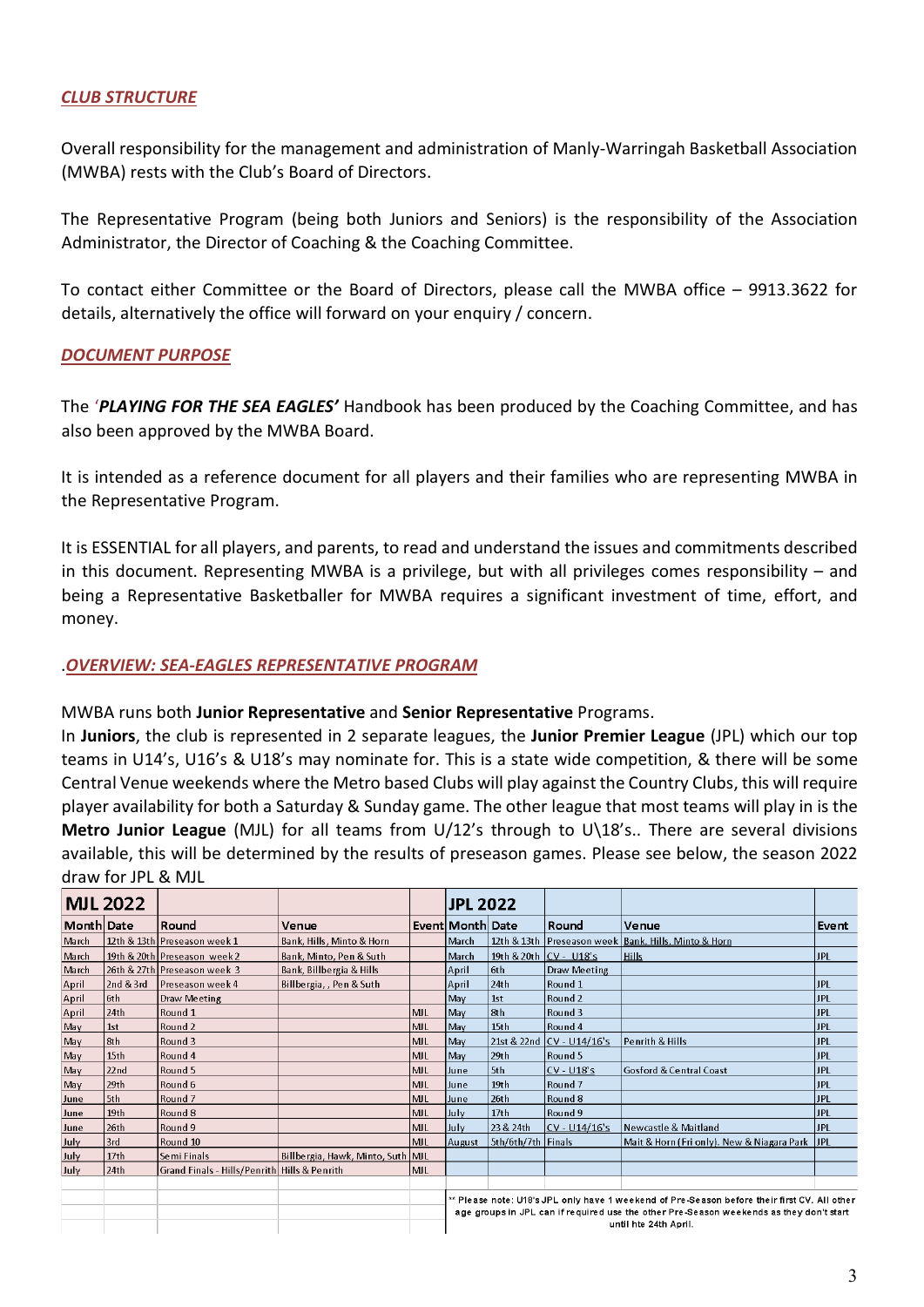In seniors, MWBA enters Women's and Men's teams in the NBL1 competition which is the highest NSW league. In addition, MWBA fields Women's and Men's teams in the Waratah Youth League Division (U\23) of the NSW State Basketball League.

# *SEASON LENGTH & TIMING*

#### *Juniors*

MWBA may enter Pre-Season tournaments which are normally held prior to the official season starting, such as the **Coastal Classic** at the Central Coast. It is up to each team to decide if they wish to enter, cost & team entry is the responsibility of the team.

The **MJL** Pre-Season can change from season to season. For **2022 Preseason week 1** will commence the weekend of **12th/13th March**. The official season will start **Sunday 24th April** & grand Finals will be **Sunday 24th July**. For the **JPL, Preseason** (if required) will commence **12th & 13th March**, with official season commencing **Sunday 24th April**, with Finals series to be played **5th/6th/7th August**. However dates may differ from year to year. Games are not played on the middle weekend of the school holidays.

#### *Seniors*

In seniors, the club is represented by 2 separate leagues, the **NBL1,** & the **Waratah Youth League**  competitions. Games usually start around April, and playoffs finish in late August. However dates may vary from year to year. Seniors do not break for School Holidays in the same way that the junior teams do. Please realise that from season to season, Basketball NSW, may actually change the timing of the season.

#### <span id="page-3-0"></span>*WHEN & WHERE ARE REP GAMES PLAYED*

#### *Juniors*

All **MJL** (Metro Junior League) games are played on Sundays. Game times may range from 8.30am to 4pm. Games can take up to 1hour 40 min. Players must be at the venues at least 40 minutes before game-time, to meet, and for team Warm-Ups etc…

The **JPL** (Junior Premier League) will play mostly Sundays in line with the MJL games, however as it is a state wide competition, there will be some weekends where the teams will be expected to play on a Saturday & Sunday, please refer to the Basketball NSW draw.

Home games are held at the Northern Beaches Indoor Sports Centre (NBISC). Away games, depending on which associations are entered in that division, may be at any of the following venues: Bankstown, Blue Mountains, Glebe, Hawkesbury, Hills, Hornsby, Liverpool, Manly, Macarthur, North Sydney, Springwood, Penrith, Ryde, Sutherland, & Sydney City. Travel is the responsibility of the individual.

#### *Seniors*

Home games are held at NBISC, and may be either on a Saturday or Sunday. Away games may involve travel across the metropolitan area and other areas outside Sydney – e.g Maitland, Newcastle & Illawarra. Travel is the responsibility of the individual.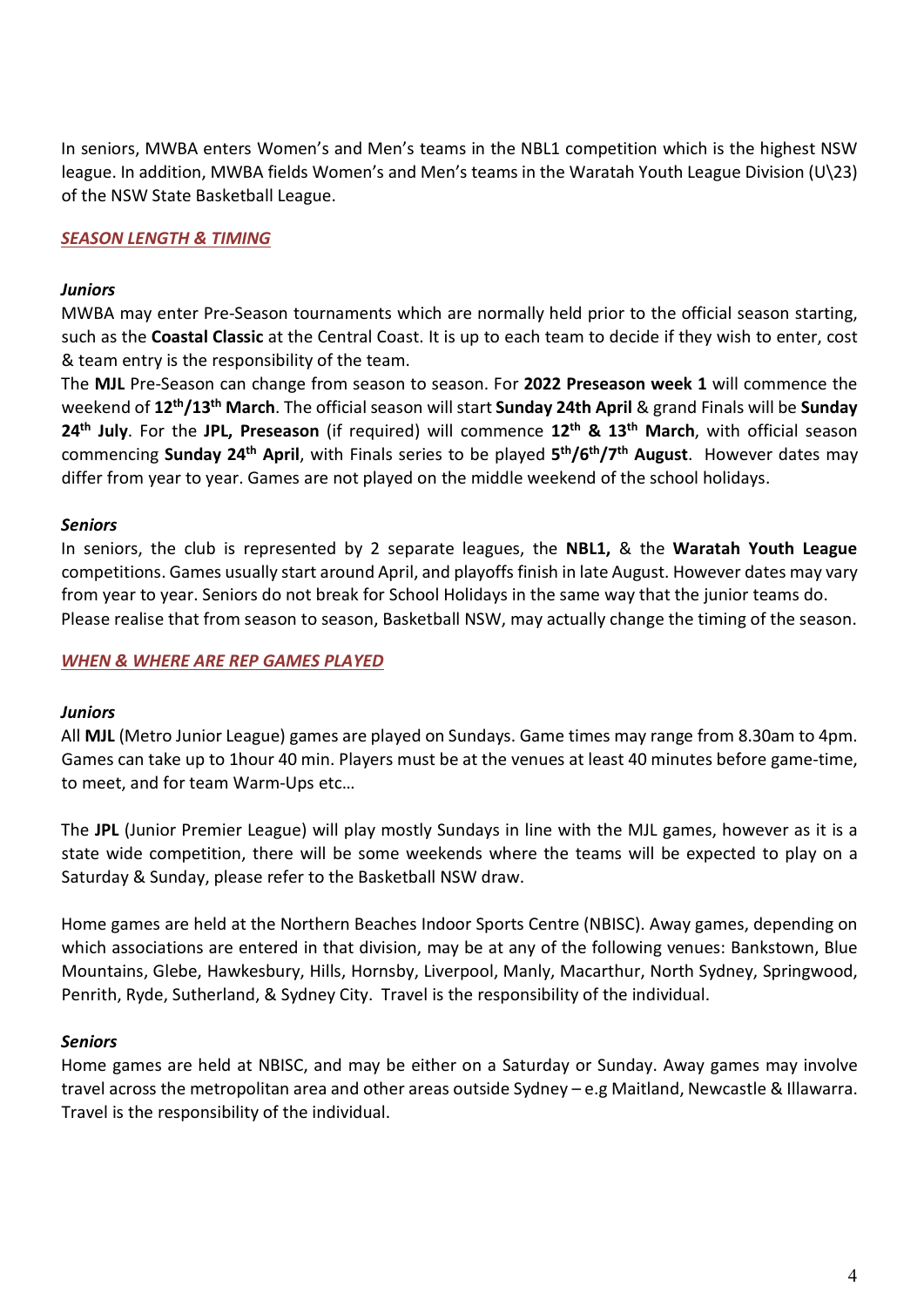## *OTHER JUNIOR PROGRAM INFORMATION*

#### *How much training is involved?*

From January after team selections have been finalised and posted on the MWBA website, Training will commence. However this is subject to the starting date of the Competition, which will be determined by Basketball NSW, & may differ slightly from year to year.

There will be one individual session per week, plus one combined training session with the other team in the same age group, this is for most age groups. Sessions will be 1.5 to 2 hours in length. However the U16M and U18M will have 2 individual team training sessions each week

#### *How many players will be selected?*

Teams will consist of 10 players on a team, with 2 train on players selected for the second team. The train on players may fill in, in the absence of a player due to illness or injury. The train on player that is chosen to fill in, will be the player that best fills the playing position of the absent player. However the train on player will remain a train on player unless a player withdraws from the team.

Representative basketball is an elite program and playing time is **never guaranteed**. Each team will have players of varying ability & experience, this is Representative sport & players have to earn court time by training hard and making the most of every opportunity on court. Sometimes this can be frustrating, but parents must be supportive of coaching decisions for their child to succeed. We have excellent coaching staff who are volunteers. The aim of the program is to encourage each individual player to improve their skills, and assist each team to achieve its highest possible level.

## *MWBA PLAYER RESPONSIBILITIES & GUIDELINES*

#### **Player Responsibilities**

# *Your main responsibility is to represent MWBA with distinction, both on and off court. Whenever you wear the Maroon-and-White colours you are representing the club. This is a big responsibility – do your best!*

Be prepared to work hard in order to improve. Good players accept responsibility for their own performance. There is no benefit in blaming other people and don't make excuses.

Respect the people willing to help you reach your goals. Listen and learn from your coaches, give them your undivided attention and remember they are there for your benefit, not theirs.

Be a good team-mate first and foremost – every team is bigger than any individual. Play for your team first, while doing your best and being the best you can be. Being selected to play for MWBA is a significant privilege, and you should be proud of it – however, no-one is bigger than the club.

Basketball will develop you as an athlete but it, like all sports and especially team sport, presents you the chance to develop as a person. Some lessons that MWBA value are:

• *Commitment***:** Being part of a team demands that you can carry out your commitment to others. This will mean that you will need to give up some personal wishes and make sacrifices for the group.

• *Perseverance***:** When things aren't going your way you must never give up when you are part of a team. Your team will need your total effort even when it is not your day.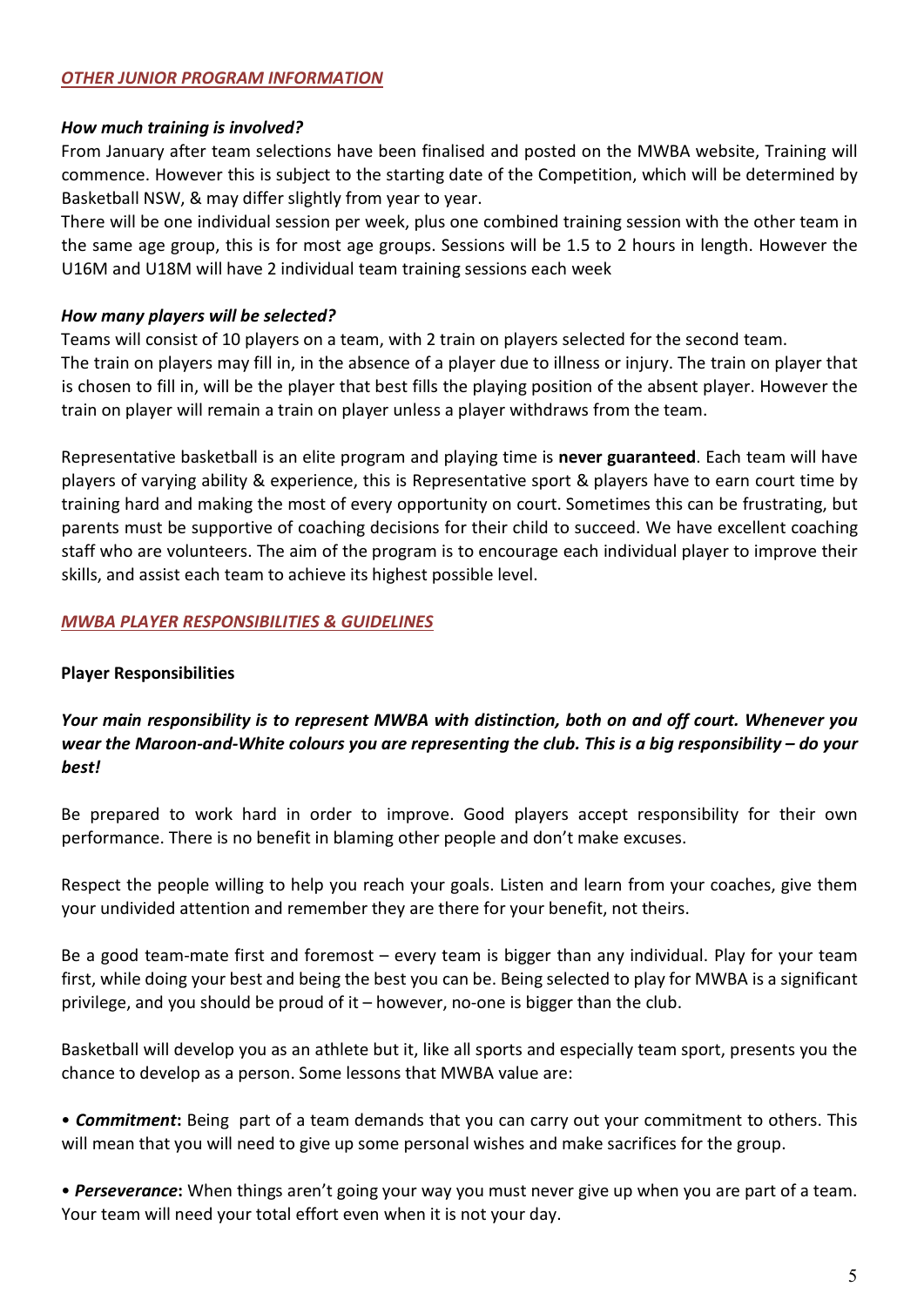• *Team Work***:** It is crucial that in sport and life you are able to work in a team situation. Sometimes this means learning your role and doing what is best for everyone and not just yourself.

• *Learning to Compete*: This does not mean to win at all costs but rather to compete to the best of your ability at all times. Competition is present in all aspects of life and it teaches us to value our victories and to be gracious in our defeats.

• *Respecting Others***:** In life we must learn to respect everybody regardless of their roles and differences. In Basketball we expect respect to be given to opponents, team mates, coaches, referees, other game officials, spectators and administrators.

. *Do not argue with referees during a game*. Refereeing decisions are made by qualified referees, the decision is theirs and theirs only. We do not appreciate any parent shouting comments from the sideline, no matter how experienced they may be. Players make great referees, we encourage all players to participate in our refereeing program, it gives them a sense of responsibility, & to earn money, as well as a greater understanding of refereeing decisions.

# *Disciplinary Action*

1. *Technical Foul***:** On receiving a technical foul the player will be subbed off the court. The coach will decide whether this player will take any further part in this game depending on the severity of the incident. A technical foul received during a representative game may receive a one game suspension in the next game, depending on the severity of the incident. Suspensions will be at the direction of the Coaching Committee, who will assess each incident separately. Any subsequent technical fouls will automatically result in the player being suspended the following game.

2. *Poor Sportsmanship (Including Unsportsmanlike fouls):* On viewing this behaviour the coach has the option to sub the player off the court. If there is a second offence they will be left off for the rest of the game. Any further incidents will be reported to the Coaching Committee & may lead to a suspension.

3**.** *Training:* Non-attendance or lateness to training without communication directly to the coach, plus continual disruptive behaviour at training, may result in a coach's decision to limit playing time in subsequent games. Any further incidents will be reported to the Coaching Committee.

<span id="page-5-0"></span>4. *Off the Court Incidents:* If a player is found to be behaving in a manner that will negatively affect the reputation of MWBA, their coach will be informed. This may result in a coach's decision to limit playing time on subsequent games. Any further incidents will be reported to the Coaching Committee.

# *PARENT'S GUIDELINES*

We know and appreciate the sacrifices you make in order that your son or daughter can represent our club. Many involved in club administration also have children in the Representative programs. It is essential that all support their children but you must also support the coach, team manager, other team members and the club administration.

It is particularly important that you support the coach. They have to make hard decisions every day concerning the welfare of the club, the team and the individual players.

# *UNLESS YOU DEMONSTRATE 100% FAITH IN YOUR CHILD'S COACH, IT IS UNLIKELY THAT YOUR CHILD WILL DEVELOP AND PROGRESS AS THEY SHOULD*.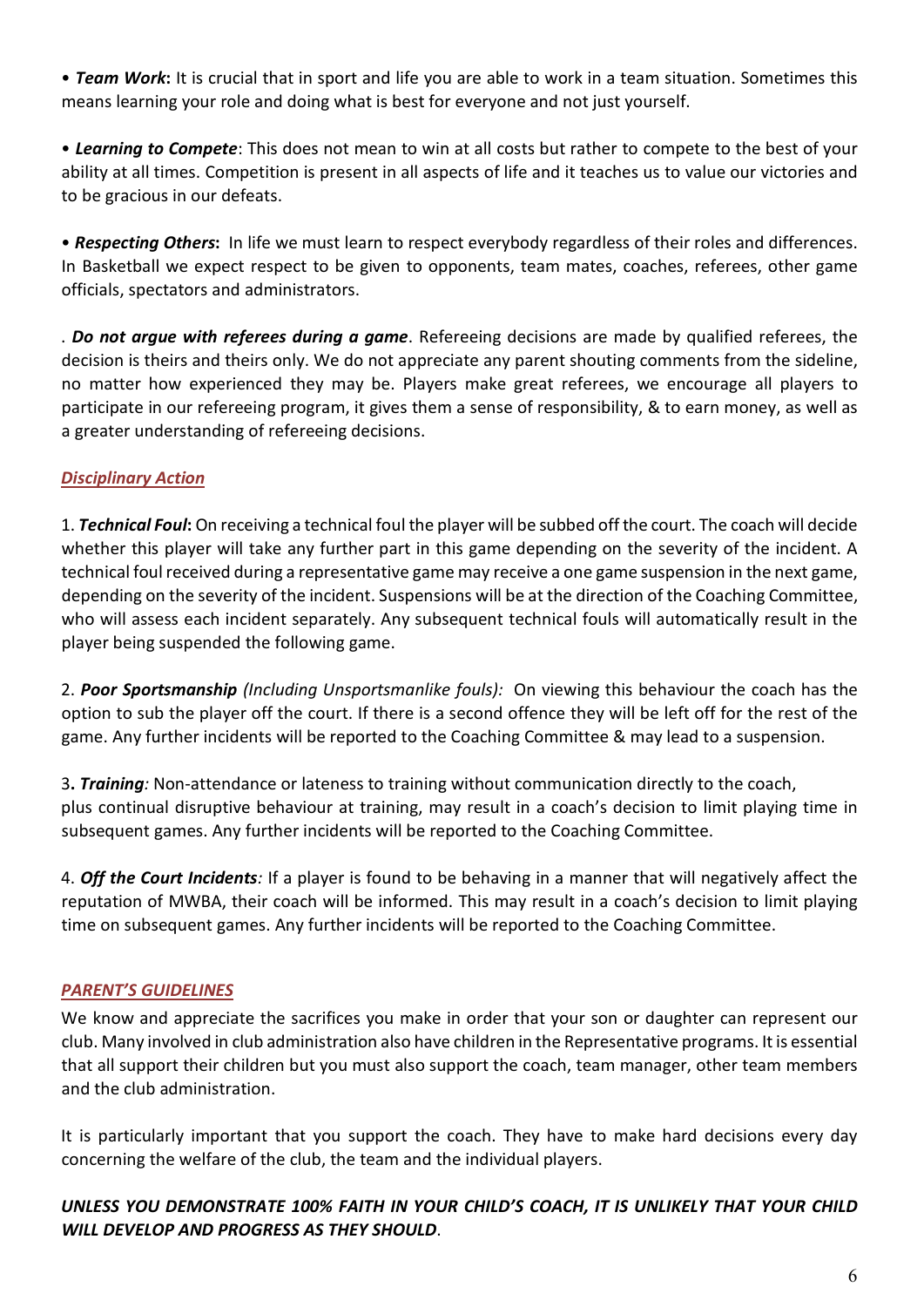Being part of a team means giving your all. Your attitude towards games and even practices will rub off on your children. The importance of practice is a lesson you must help us teach your children.

*Parents must understand that all of our coaches are volunteers*. They are the best coaches that we can make available to your children. The club will offer all help possible to coaches and players who want to improve.

Parents must understand that coaches are given the task of making objective decisions in regard to your son or daughter with respect to what is best for the team and club. We do understand that there will be some mistakes made. Effective communication between yourself and the coach is the key to addressing any issues you may have with the coaches' decision.

If you have positive feedback this may be brought up at any time. However, if you have issues that need resolving then please follow the appropriate process (outlined below).

# *PARENT ENQUIRY PROCEDURE - Line of Communication*

1. Do not approach the coach in front of other players and supporters at a game or training.

2. Wait 24 hours before talking to the coach. Most problems will seem lesser after time to think through the issues first.

3. If both parties agree the team manager may be included in the discussion as an objective opinion.

4. If a solution can not be reached then the matter should be referred to the Coaching Committee. Should a suitable outcome not be reached, the issues may be referred to the MWBA Board.

# *Please follow the above process. It will ensure that everyone communicates with each other honestly and openly. MWBA will not look favourably on your situation if you have not attempted to follow the correct procedure.*

Please support the whole team during games and training, not just your son or daughter individually. *The coach is to be the only source of technical feedback to the players.* Coaching from the sidelines is never appropriate regardless of your knowledge of the game.

Parents also need to be careful about discussing team issues in front of their children. If you speak negatively about a coach, player or referee and your child hears this they may adopt the same negative attitude. We are looking for positive players and positive support from parents.

We do encourage you to be vocal in your support for our teams. However, do not make negative comments to the opposition, the referees or other team members, without these parties we don't have a game.

# *MEMBER PROTECTION*

<span id="page-6-0"></span>*Any Member Protection issues must be reported directly to the Representative Co-ordinator - Janet Bilton, who is also the Member Protection Information Officer for Manly Warringah Basketball.*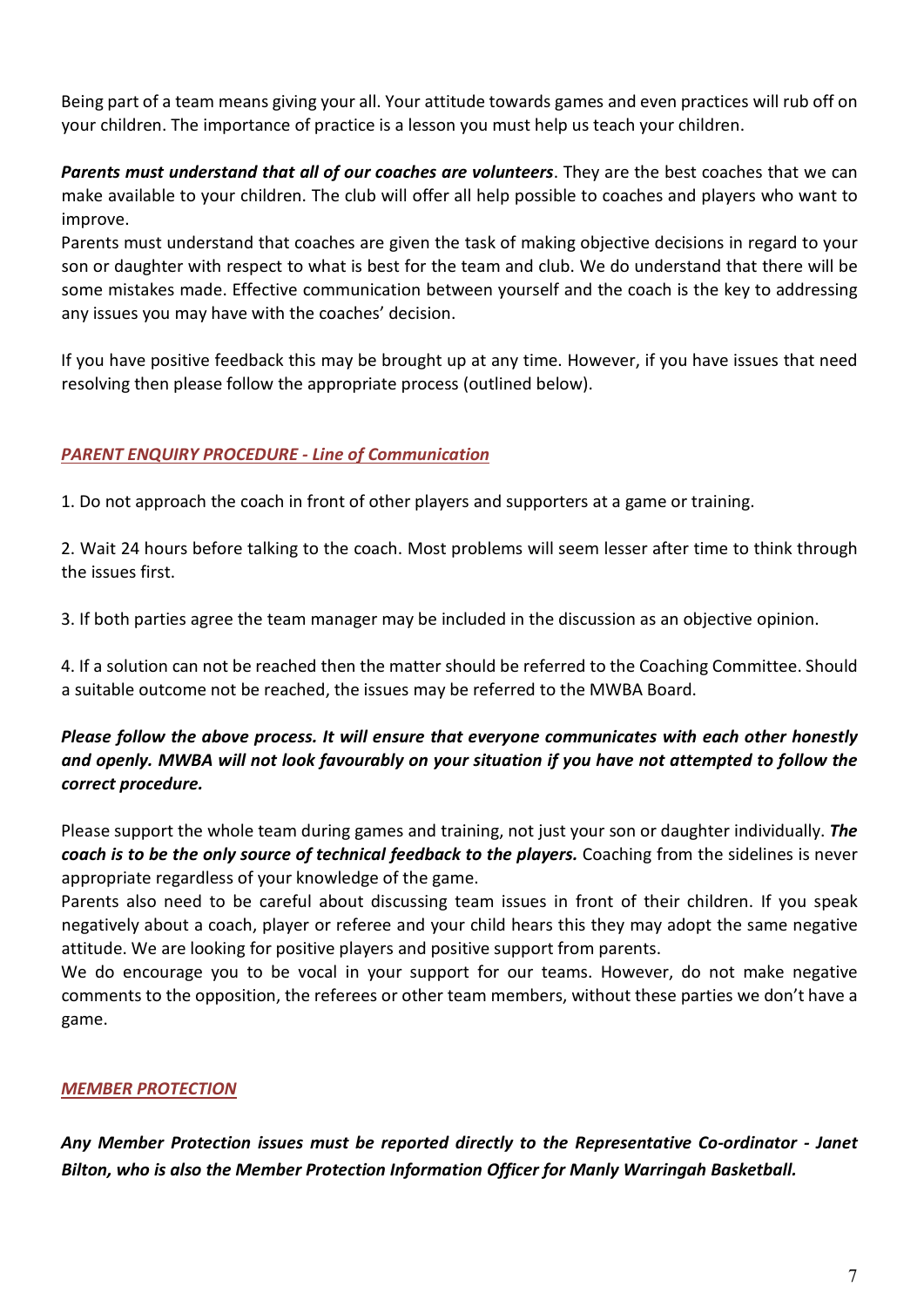## *REPRESENTATIVE FEES AND COSTS*

The fees associated with playing Junior Representative Basketball for MWBA in 2022 is \$600 The Total amount will be split into two invoices.

## *Payment Timing*

Instalment 1: \$300- Deposit Payable to hold position – Date to be advised on Website when teams are announced.

Instalment 2: \$300 -Balance payable before the first competition game.

## *Payment Method*

Instalments will be invoiced to the email supplied on the MWBA Rep Trial Nomination form. Fees are expected to be deposited to MWBA via Bank details supplied on the Fee invoice, quoting surname, team & invoice number.

## *'No Pay - No Play' Policy*

The assumption is that all fees will be paid by the required time. A 'no pay – no play' applies to all competition basketball at MWBA. Should payment not be received by the specified date, reminders will be sent to the parent by MWBA. If payment is not received within 14 days the player shall be deemed 'unfinancial' and suspended from Representative basketball until payment has been received.

## *Uniform Costs:*

Playing singlets are supplied by Manly Warringah Basketball Association and remain the property of the Association. Team managers will collect the singlets at the end of the season.

All MWBA Representative Players are required to purchase team uniforms as detailed:

Representative Shorts - \$45 Reversible Training Singlet - \$45 Warm up Top - \$45

*The following optional items are also available for purchase:* MWBA Hoodie - \$45

# *Registration/Insurance*

All players must have a current Primary BNSW registration. The cost of registration belongs to the individual player.

# *Hardship*

Cases of genuine financial hardship can be brought to the attention of the MWBA Office. These requests must be made in writing, and any such requests will be dealt with in strict confidence.

# *Refund Policy*

Any refunds for players not able to complete the season will be assessed on a case by case basis.

# *MWBA Player Funding & Support*

MWBA will assist players selected in BNSW State Teams and coaches with costs involved in attending their respective National Championships. Selected players should contact the MWBA Office who will advise what is required in order to obtain the support. Presently, the amount of support is set at \$600, although this may change in the future.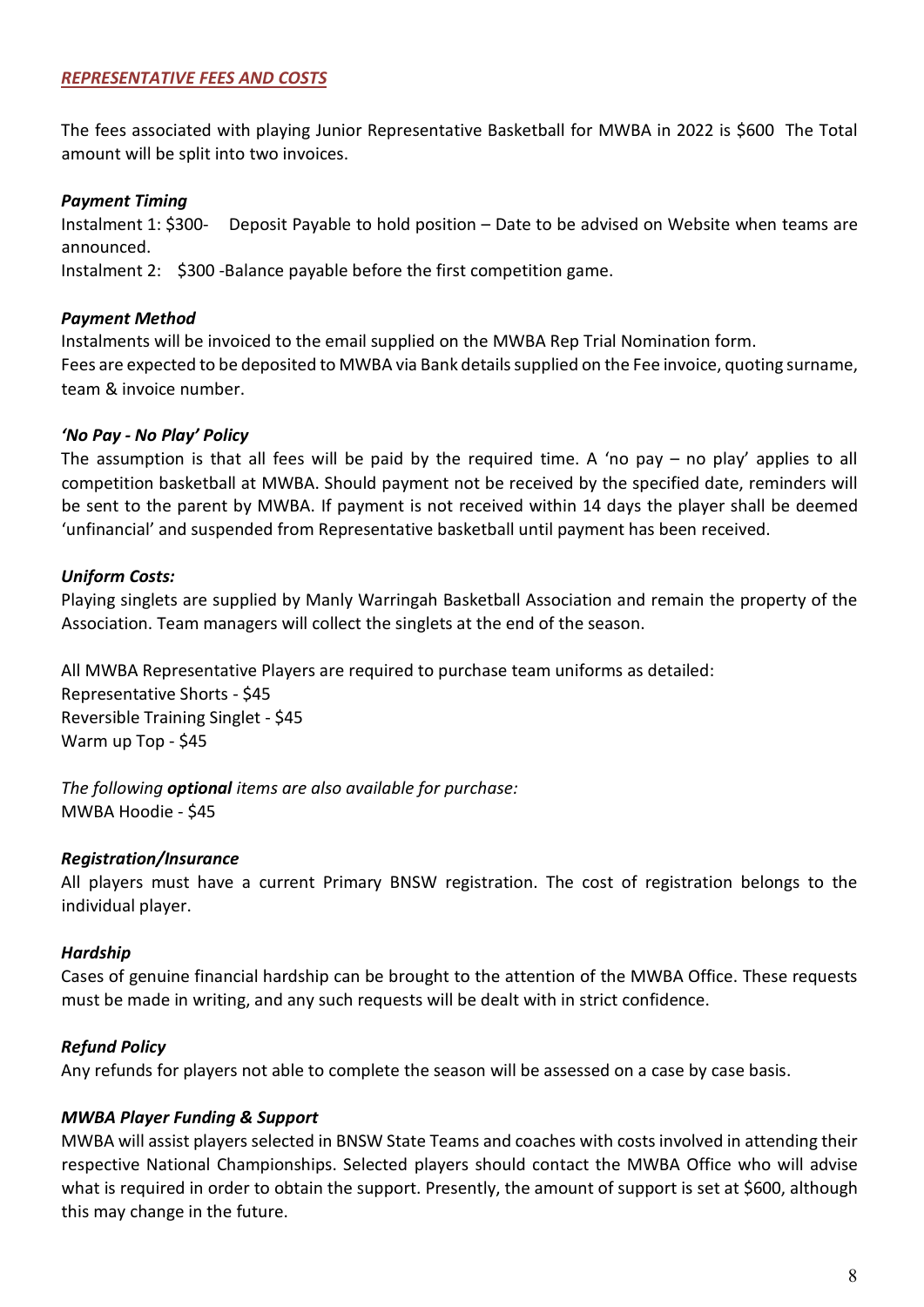<span id="page-8-0"></span>**Accounts\Fees General Enquiries**: Should be directed to the MWBA office on 9913 3622.

# *SPONSORSHIP POLICY*

The MWBA representative uniform (including logos) is not to be altered in any way. All sponsorship proposals must be lodged with the Coaches Committee, & approved by the MWBA Board. No unauthorized additions or alterations are to be made to any apparel used by MWBA Representative Players, managers or coaches. Similarly, the use of any MWBA logo or the words 'Manly Warringah Basketball Association can only be reproduced on clothing, uniforms, stationery, letters, or any other products with the prior permission of the MWBA office.

# <span id="page-8-1"></span>*COMPULSORY REQUIREMENTS*

- Fees *must be paid* prior to the commencement of the season
- Families must contribute to all *fundraising activities*
- *Rep camps* are run in school holidays, players are expected to attend. In 2022 the dates will be *17th & 18th January, 13th & 14th April, 4th & 5th July & the Rep Ready Program 4th & 5th October*, players must register online.
- Players must attend all training /skills sessions for their team, & all competition games.
- All *parents* must attend a compulsory *score table course* that will be run by MWBA & commit to *score table* (bench duties), also a rostered team duty to the Sunday Representative *BBQ*.
- Other Representative sports must **NOT CONFLICT OR AFFECT** Rep basketball commitments, including both games & training.

# *ELIGIBILITY OF PLAYERS FOR SELECTION*

To be eligible for selection players must:

- Acknowledge that they are prepared to operate within MWBA policy and guidelines by signing the Representative Player Agreement.
- Acknowledgement by parents of a junior player that they are prepared to operate within MWBA policy and guidelines by signing the Representative Player & Parent Agreement.
- Must attend the full try-out phase as determined by Manly-Warringah Basketball Association (Any absences must be explained, communicated to and approved by MWBA)
- Pay the appropriate fees, & have a current Primary BNSW registration with MWBA.

In addition the following matters will be taken into account: -

- Player and/or Parent/Guardian's past and current degree of acceptance and adherence to the Codes of Conduct.
- <span id="page-8-2"></span>A player's history of commitment to the representative program in past seasons, where that player had commenced with the program and then broken that commitment.

*SELECTION INFORMATION (Due to the consequences of Covid 19, the selection process may vary slightly for 2022 for age groups with less players trialling, the Coaches Committee may permit a player to be added after the trial process)*

**While every effort is made to constantly refine the selection processes, subjectivity remains an unavoidable element of selection to a MWBA Representative Team. Please be aware that selection is one of the most difficult times of year for MWBA.**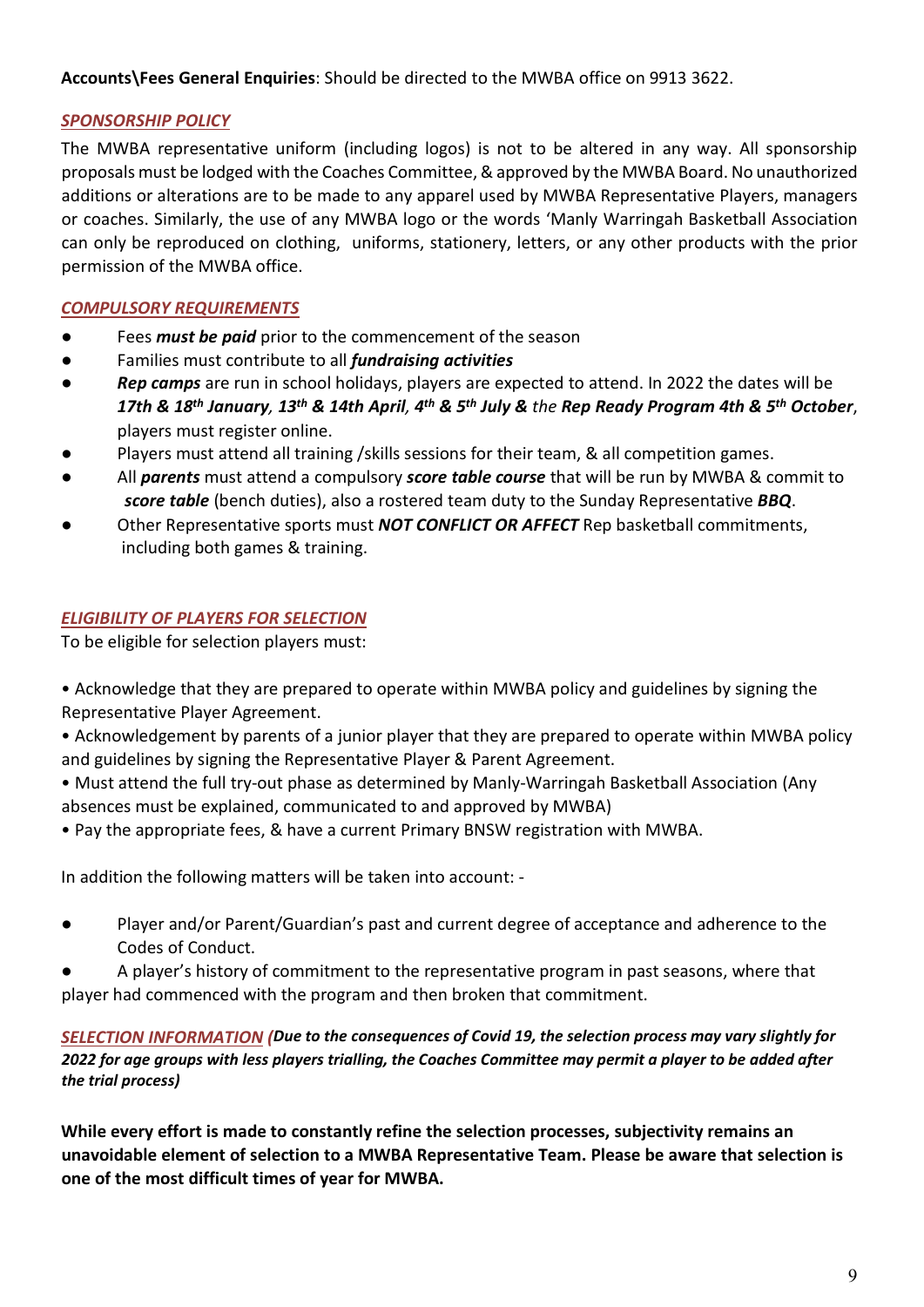The MWBA selection period **commences** from the first day of trials, until the final team selections are posted on the MWBA website.

If, at some stage after the selection period is over, a player withdraws from any of the age groups, a replacement player may be found at the discretion of the MWBA Coaching Committee and the team Head Coach. This player may not have participated in the Representative trial process; however, all decisions will be made in the best interests of the MWBA Representative Program.

# **The following are factors that may be considered during the selection process:**

- Ability to compete at a Metro League or State Championships.
- A history of successful past performances at Sydney or State Championships.
- A history of successful past performances in the MWBA Local Competition.

• Demonstrated high level of performance at selection trials (except where the athlete is exempted from attendance at selection trials by MWBA).

- Athletic ability, desire and dedication to become a player at the highest possible level.
- Potential to be socially compatible and display a sense of "team ethic" within a group.
- Highly receptive to coaching and highly cooperative within the team coaching environment.
- Demonstrated attitude displaying excellent self-discipline and standards of personal behaviour.
- Outstanding desire and commitment to working hard at improving mental, physical and basketball skills.

<span id="page-9-0"></span>• Any other criteria that the selectors see fit to apply in helping them to select the teams that they believe will be best able to represent MWBA.

# *SELECTION PANELS & PROCESSES*

# *JUNIORS*

• The selection panel for each team will consist of three selectors. Wherever possible, this will be the Division 1 Head Coach, and two independent selectors. Wherever possible the independent selectors will not be related to any player trialling for that age group and we try to ensure they are a current representative coach or Coaching Committee member. If the Head Coach for Division 1 has not been appointed at the time of trials, three independent selectors will form the Selection Panel.

• Where possible the then three selectors will attend all selection trials. In cases where agreement cannot be reached, the Head coach of Division 1 will submit the team to the Coaching Committee for their final approval.

Once the selections are finalised & posted on the MWBA website, the decision is final, and there is no appeal process.

It is the role of the Coaching Committee to ensure that the teams chosen, are done so, in the best interests of the MWBA Representative Program.

# *Junior Squad Selections*

The procedure for the first reduction of players in the squad after initial open trials will be as follows: 1. Names of players selected in a squad will be posted on the MWBA Web-site shortly after each trial session

2. A squad of players after the first trial session will be named, this squad should contain no more than 36 athletes (per age group) provided there were sufficient available athletes (from those attending the trial and from other eligible athletes) to meet these requirements.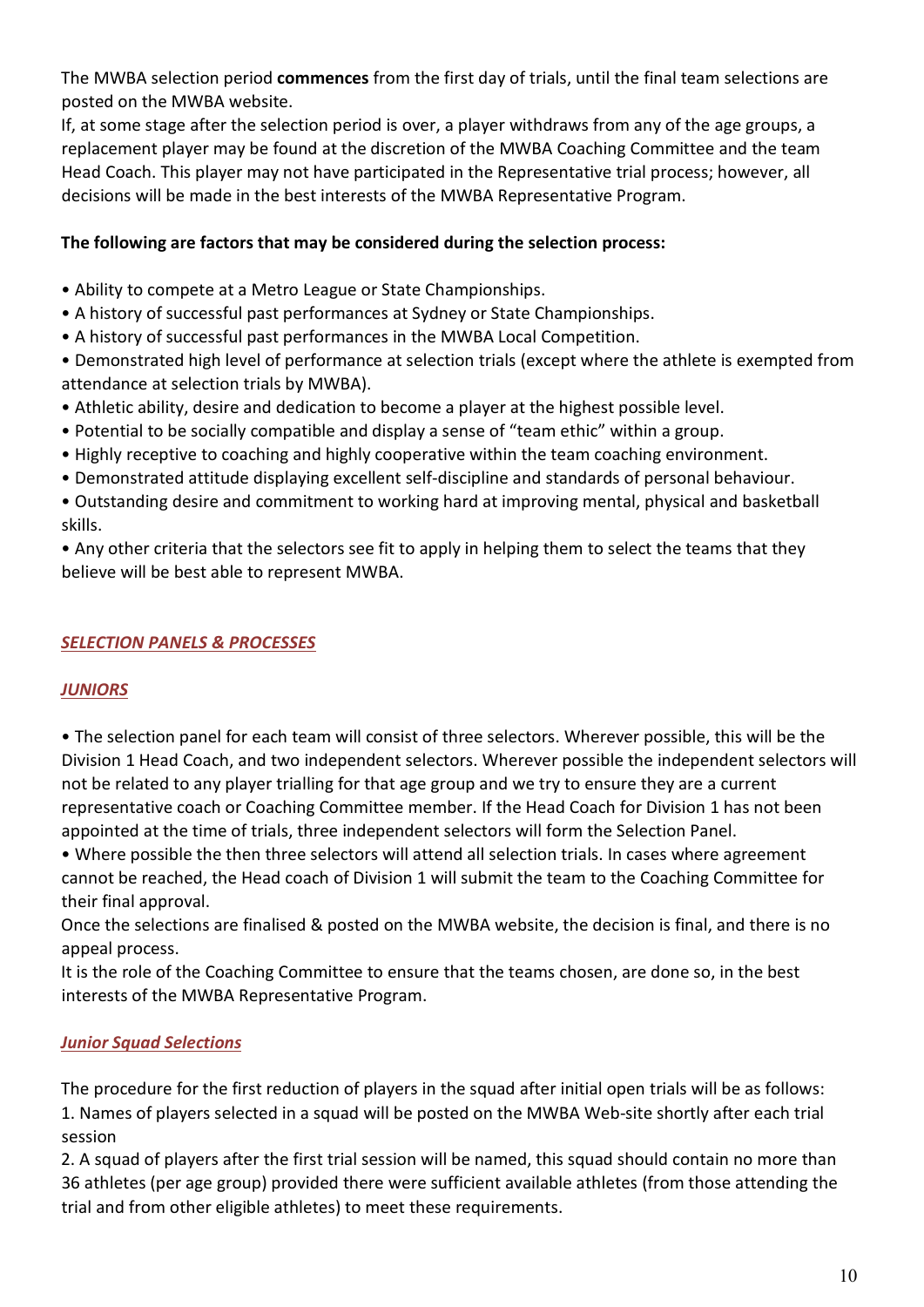# *Final Team Selections*

After the November trials, squads will be posted on the MWBA Web-Site.

Finals team selections will be made after the January 30<sup>th</sup> trials. These final team selections will be posted to the MWBA website.

It is strongly recommended that each age group has a minimum of 7 bottom age players, to allow for continuity in the program from year-to-year.

# *SENIORS*

Head Coaches in the senior program have responsibility for setting their own Selection procedures.

#### *SELECTION TRIALS – JUNIOR & SENIOR*

Open selection trials for eligible athletes, will be held on a date, and at a venue, to be determined and circularised by MWBA each year. Trials will normally be held in late November.

Any athlete who believes that they have a legitimate reason for being unable to comply with any part of the selection eligibility, selection criteria and/or procedures may appeal to MWBA to be considered in the selection process along with the other athletes.

MWBA reserves the right to consider each case on its merits and the decision of MWBA will be final.

Legitimate reasons could include such situations as:

- Being unable to trial because of injury (medical evidence must be provided)
- Inability to gain release from an elite sports program. Written evidence would be requested.
- Inability to gain release from a school event. Written evidence would be requested.
- Inability to gain release from a family commitment. Eg Wedding, prior booked family holiday.
- Other exceptional circumstances which will be considered by the Coaching Committee on a case-bycase basis with reference to the timing and impact of any decision.

**Athletes are required to stand for selection in their own age division. A junior athlete is able to stand for selection in a senior division; however the athlete must ensure that their first commitment is always with the junior team, in both training and competition. Junior players are not permitted to represent at senior level without fulfilling junior representative commitments.**

#### *OTHER SPECIAL CIRCUMSTANCES*

MWBA may choose to provide team selectors with a list of approved players who are unable to attend selection trials but who will be considered for selection along with the athletes attending trials. Selection will then be undertaken based on the merits of all the eligible athletes to the best of the selectors' ability and knowledge. It is not intended that being on this list will either enhance or prejudice athletes' chances of selection. Nor is it intended that not being on the list will enhance or prejudice the chances of the athletes in attendance at trials.

#### *Social Media*

Social Media activity including postings, blogs, status updates & tweets: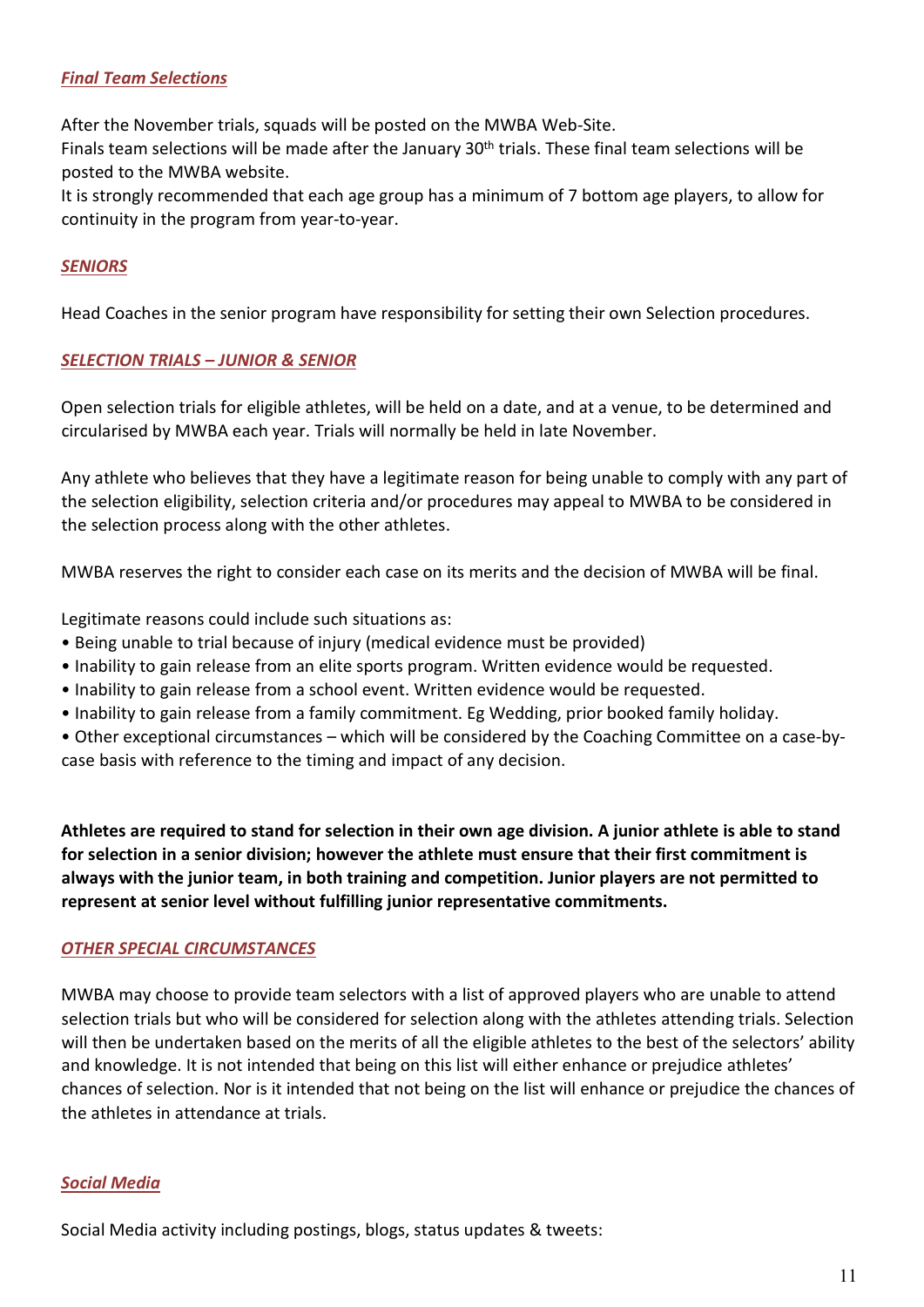● *Must not* contain material which is, or has the potential to be, offensive, aggressive, threatening, discriminatory, obscene, profane, harassing, embarrassing, intimidating, sexually explicit, bullying, hateful, racist, sexist or otherwise inappropriate.

- *Must not* contain material which is inaccurate, misleading or fraudulent
- **Should promote** the sport in a positive way

Failure to comply will result in disciplinary action.

It is MWBA policy that Coaches and other team officials are not friends or followers with junior players on Social Media Sites

# *Communication- email and telephone (Coaches & Managers)*

All Junior coaches & managers will be supplied via the MWBA Office, with team contact details collated from the Representative trials. Details include, phone numbers & email addresses of the parent/guardian of the player. Due to Privacy issues, coaches and managers may not pass on any player contact details.

# *Professional Attire*

Coaches & team managers are expected to dress appropriately during games, as they are representing the association.

All coaches are supplied with a coaching Polo Shirt which must be worn whilst coaching games, in conjunction with black pants/skirts. Footwear must be enclosed shoes.

#### *Language*

Coaches must refrain from swearing and the use of inappropriate or suggestive language. The Association has adopted a vigilant stance on this issue due to the fact that team management are in charge of the care of minors and young impressionable athletes. Any form of foul or derogatory language will not be tolerated. It has no place in training, games, social activities organized by individual teams and even in an environment where team management may find themselves in the presence of junior athletes outside of team commitments. Eg. Elite camps, watching other basketball games in the stadium. All involved will need to be acutely aware of their environment and the appropriate behaviour warranted by virtue of their position of seniority.

The following points are strongly recommended and endorsed. They are in line with the professional direction and outlook that MWBA has adopted. It is envisaged that MWBA support staff and team management, with the club's best interest at heart, will support the following guidelines.

# *Age Group Objectives*

In accepting this appointment, the appointee recognises and accepts that MWBA has stablished objectives in the form of curriculum for each age group and that the role of the appointee is to fulfil these objectives.

# *Consultations*

<span id="page-11-0"></span>In accepting this appointment, the appointee recognises and accepts that the appointee should liaise with the MWBA Coaching Committee regarding methods for achieving the desired level of team and individual development.